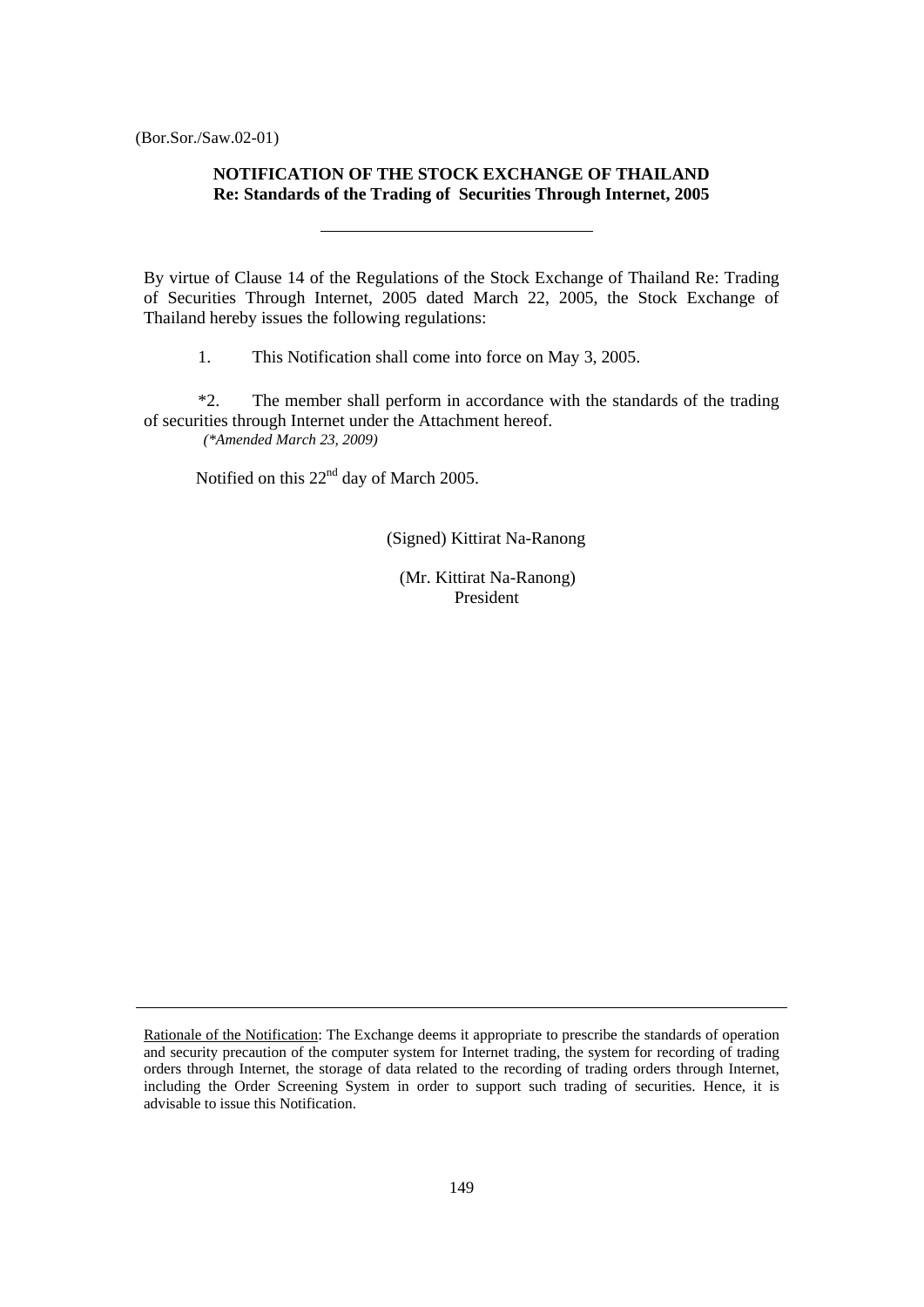# **Computer Standards for Internet Trading and Order Screening System**

# \***I. Computer Standards for Internet Trading**

# **Form of Internet Trading**

- 1. Being the trading of securities through a Web Server, which is connected via an internet network (public network), and an Internet Service Provider (ISP) who provides public service.
- 2. The Broker Front-Office and Order Management Server must have separate functions and record the jobs for examination.
- 3. No application or method which is regarded as a terminal emulator by the Exchange shall be used.
- 4. The security system must be a standard system.
- 5. There must be a system for screening improper trading orders, as prescribed by the Exchange.

 Transmission of trading orders via mobile phone or PDA is also regarded as internet trading, and must have the same system configuration as stated above.

## Sample of System Connection

Figures 1 and 2 are samples of the system connection configuration for Internet trading, whereas

- Internet Trading Terminal means a computer equipment, PDA or mobile phone used by a customer for recording trading orders;
- Order Management Server means a computer equipment which performs the functions of validating, logging and creating trading;
- Broker Front-Office means computer equipment which performs the function of connecting with the Exchange's trading system.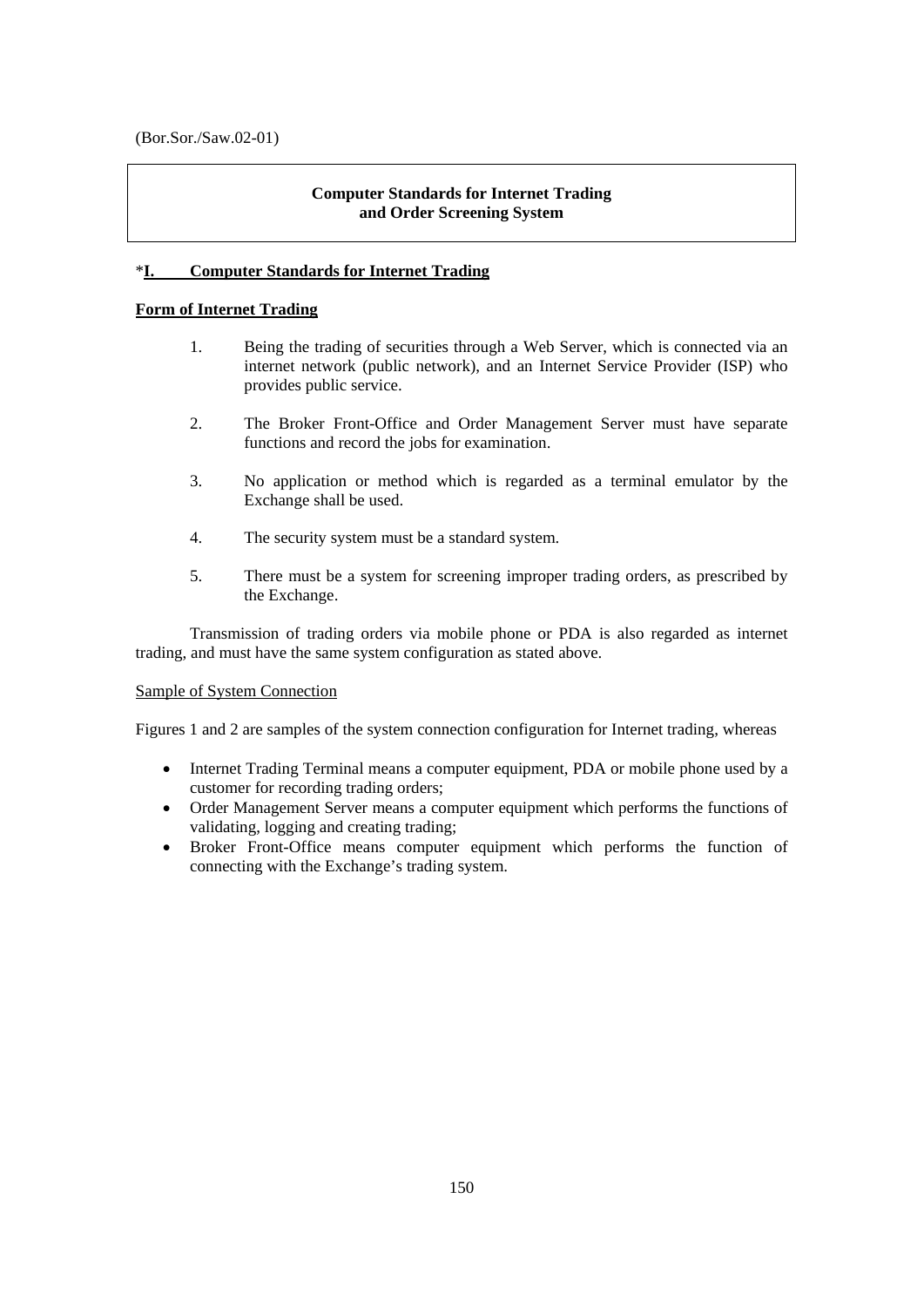(Bor.Sor./Saw.02-01)







Figure 2: Sample of Mobile Internet Trading Connection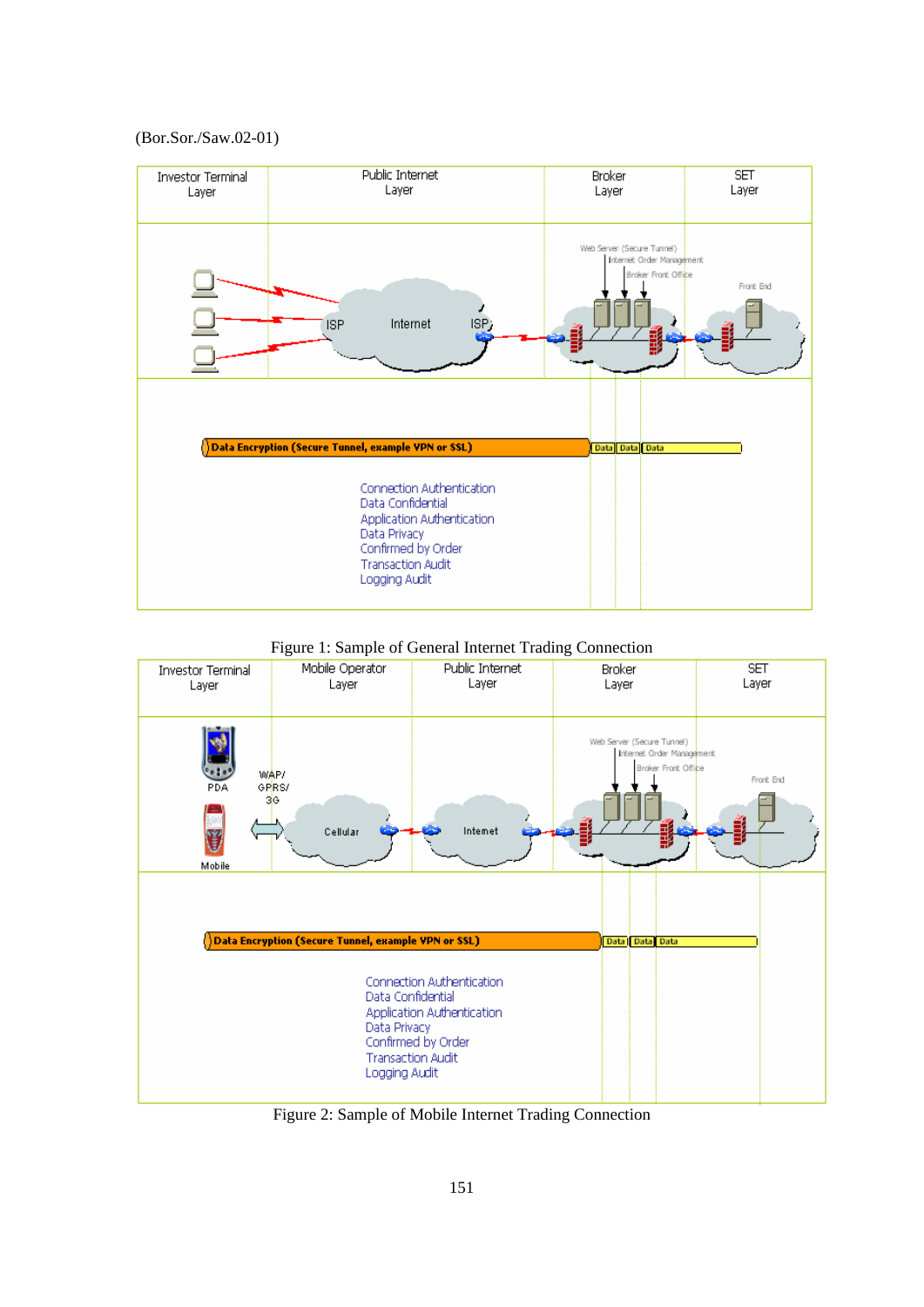**Security Management** The management and control of security systems and computer system according to standards to ensure the availability of proper standards of security precaution in the performance of works in general, including any extra measures implemented for security precaution, which shall cover confidentiality integrity and availability such as user administration and security alert etc. The standard systems include:

- Physical Security A security system available in the installation site of equipment used in the provision of service.
	- o A computer room must be specially allocated and separated.
	- o A computer room must be installed with a standard security system; for example, the access to/exit from a computer room shall require the use of access control card and be monitored by an officer throughout 24 hours.
	- o All accesses to/exits from a computer room and reasons for the accesses shall be recorded
- Network Security A system that prevents unauthorized persons from accessing to the network system and causing damage such as the hacking or change of data or disruption of the system, etc. to allow them to have access to or change data from the trading transactions.
	- o Basic security precaution tool such as Firewall, etc. should be available in the Web Server, Order Management Server and Internet Network System.
	- o Record of usages and event logs of various network equipment must be maintained for at least 1 month for the purpose of examination or resolution of problems, and should be immediately available for examination upon request by the Exchange.
	- o The types of services of all kinds of security and network equipment that are connected in the network must be prescribed according to actual usage.

#### Suggestion

- o Basic security precaution tool should be available between the Order Management Server and Broker Front-Office of the member.
- o Service level of various network equipment should be prescribed, such as the readiness for use, servicing or replacement schedule, etc.

**User Authentication and Privacy** The authentication of system users to ensure that they are the actual authorized users and not the false ones, including the protection to ensure that only personal data can be retrieved and recorded and that no person other than the owner will be allowed to have access to such data.

 $S$ ystem Security

o Before accessing to the Server, all users must be authenticated to ensure that they are the actual authorized users and not the false ones. Any authentication measures or technologies may be implemented such as the identification of user and password. The password shall meet the minimum recommendations as follows:

Each password should consist of at least 8 characters and include letters, special and numeric characters.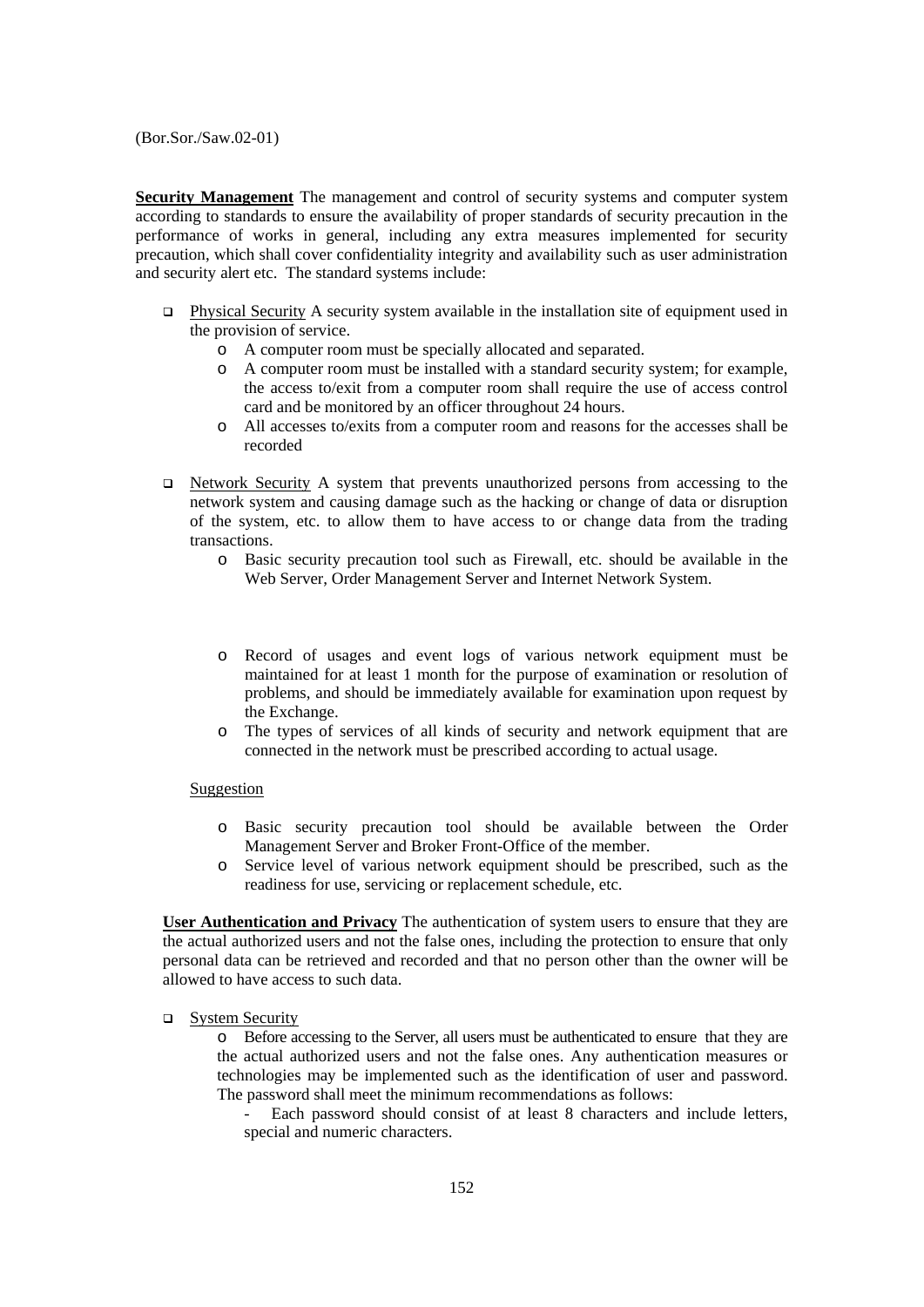There should be a policy on change of password at every appropriate interval such as every 3 months.

Password should not be displayed in a form of clear text.

Software or technique that allows any computer equipment or device related to the trading system to record a password for its automatic retrieval in the future should not be used.

o In case of failure of login attempt for more than 5 times consecutively, the login of such account should be locked.

#### **Application Security**

o Before the customers can access the internet trading system, they must be authenticated, to ensure that they are actual authorized persons and not false ones. Any authentication measures or technology may be implemented, such as identification of username and password. The password must meet the following minimum characteristics:

 - Each password must consist of at least 6 characters and include both special and numeric characters.

The password should not be displayed in clear text.

 - Software or techniques that allow any computer equipment or devices related to the trading system to record a password for its automatic retrieval in the future should not be used.

The process of allocation and delivery of username and password to customers must be adequately secure.

o Where login is unsuccessful after 5 consecutive attempts, the account must be locked.

o A customer may use only one user login name at any one time.

o At any particular time, the terminal that a customer uses for recording trading orders must be used for 1 customer, 1 account and 1 trading order, which is made for one particular security only. The customer must record an order from the beginning of the process until such order is completely recorded, before starting the transmission of the next order. When recording orders, the customer must confirm that he/she is an actual customer, order by order. The member may provide any method or technology to accomplish this, such as PIN ID, etc.

o For recording basket-order trading, the terminal that a customer uses for recording orders shall, at any particular time, be used for 1 customer and 1 account only, whereby the customer must confirm that he/she is an actual customer, order by order. The member may provide any method or technology to accomplish this, such as PIN ID, etc.

o The PIN ID shall be designated as follows:

A PIN ID designated for a customer shall have at least 4 digits.

 - In the case of a wrong PIN ID entry more than 5 consecutive times, the transmission of orders for such account must be locked.

Storage of PIN ID data shall require encryption.

PIN ID must be keyed in for every trading order, including for the change or cancellation of a trading order. One trading order means a bid or offer order for one particular security, at the specified volume and price (confirm order by order). However, the customer may cancel several trading orders simultaneously by keying his/her PIN ID only once.

In recording basket orders, the customer must be able to key in the PIN ID for every transmission or cancellation of a basket order.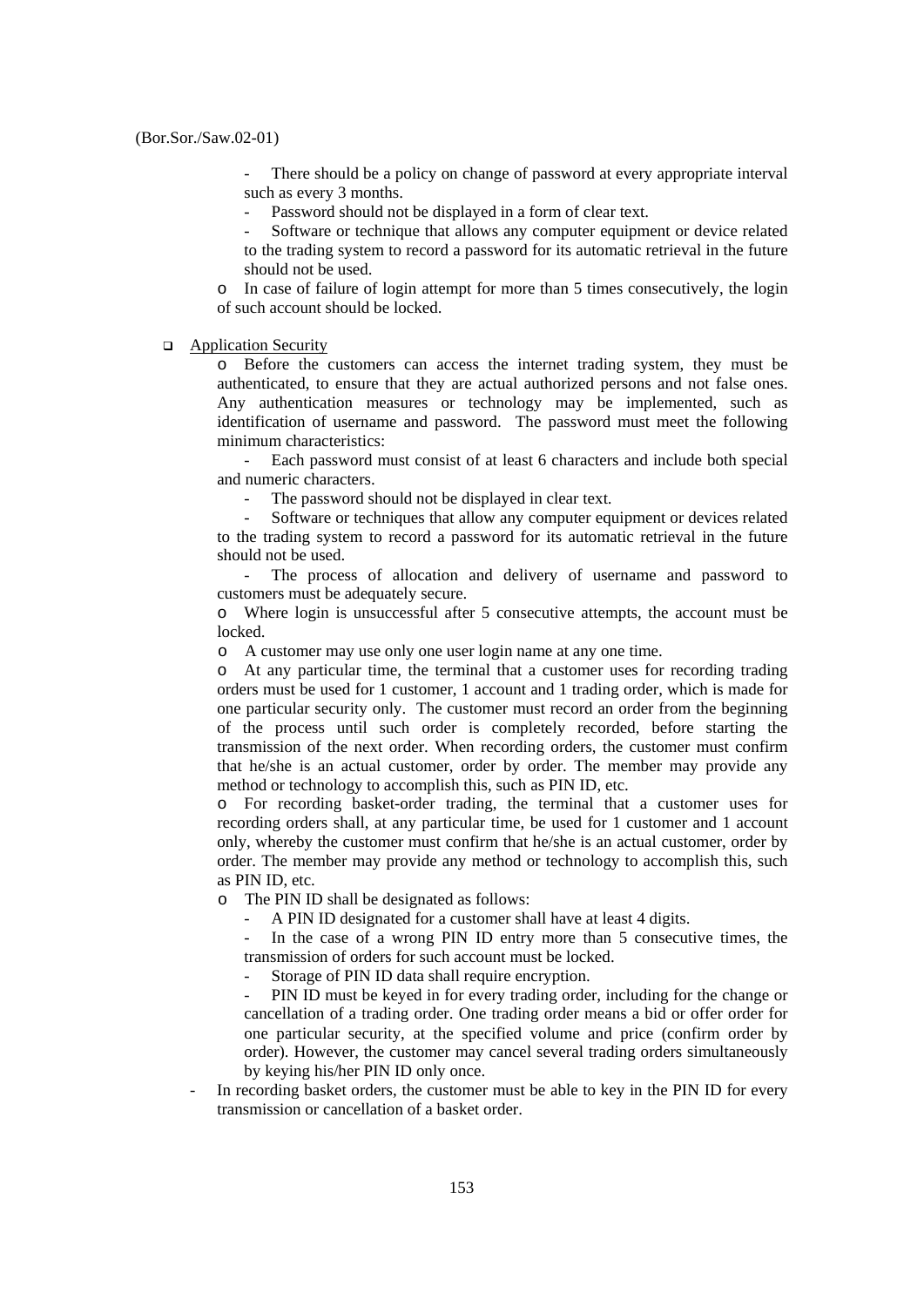- Software or techniques that allow any computer equipment or device, related to the trading system, to record the PIN ID for its automatic retrieval in the future may be used, provided that the member shall have in place proper security management. For example, the time-out should be set at no longer than 5 minutes after idle time, the customer must be prompted to key in his/her PIN ID after closing the order transmission screen, or there should be in place any other appropriate measure. The member shall also notify the customers of a higher risk.

# Suggestion

• The time-out should be set at no longer than 60 minutes after idle time in order to force the user to have an automatic logout.

- Information Security Standard
	- o System Security
		- Storage of PIN ID data shall require encryption.
		- All Servers shall have only necessary services for the Internet trading transactions.
		- For security purpose, a trading order recorded from a mobile phone or PDA (mobile trading) shall require data encryption from the mobile phone or PDA to the Web Server whereby such data cannot be decrypted at any point along the connection route as shown in figure 2 above.
		- Record of usages and event logs of all Servers, such as user logins, use of Web Server, use of database, should be maintained for the purpose of examination for at least 1 month, and should be immediately available for examination upon request by the Exchange.

## Suggestion

 Security precaution tool should be available between the Web Server and Order Management Server, such as encryption or Firewall.

o Application Security

- Storage of password data shall require encryption.
- Data recorded from the Internet Trading Terminal to the Web Server must be encrypted as follows:
	- at least 128-bit code must be keyed in for a computer equipment, and
		- at least 40-bit code must be keyed in for a PDA or mobile phone.
- Order log of the application must be maintained for examination for at least 2 years. The log shall include details of the orders i.e. office of the member or place of the customer, date, time, IP, Customer ID, Designated Trader ID, details in case an order is recorded by an authorized officer on behalf of the customer and trading information. Such log should be immediately available for inspection upon request by the Exchange.

*(\* Amended June 26, 2007)*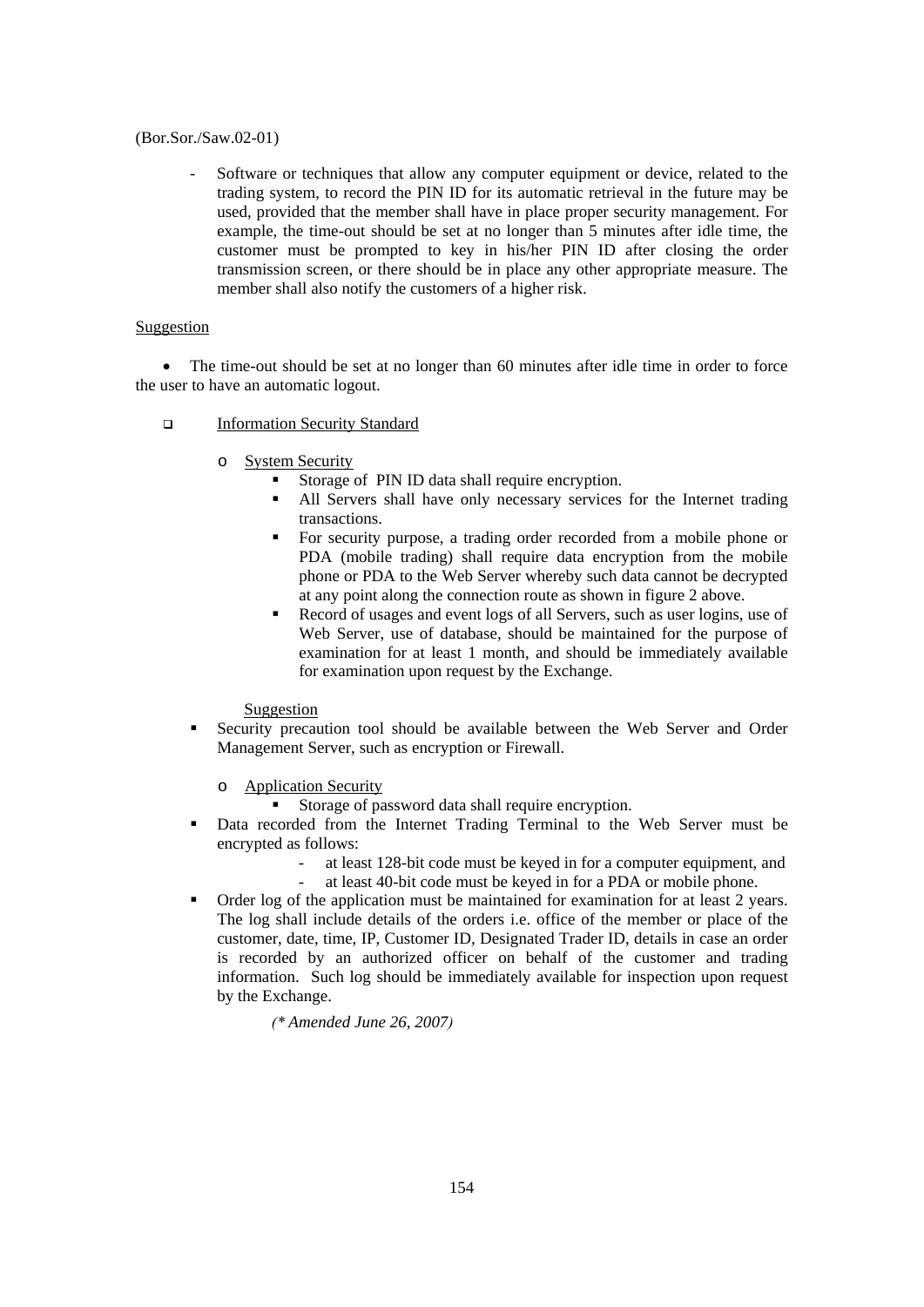#### **\*\*II. Order Screening System**

 In the transmission of Internet trading orders by customers, the Exchange has established an Order Screening System for screening some types of improper orders of which the forms can be predefined. **However, for the transmission of orders in a such a manner as to avoid detection by the Order Screening System or for some types of improper orders for which an Order Screening System cannot be implemented, the Exchange will monitor the trading transactions executed by the customers by taking into account the trading behavior, intent and prevailing market condition according to its normal procedures**.

 The types of improper trading orders for which a screening system is implemented are as follows:

- 1. Orders which intervene the queue of and conceals another person's order
- 2. Orders which is entered and subsequently cancelled
- 3. Wash sales

1

4. Orders which direct the price

# **1**. **Orders which intervene the queue of and conceals another person's order**

 This refers to the transmission of a bid or offer at a price substantially higher or lower than the projected price, which cannot be matched, or the transmission of a bid or offer which is not intended to give rise to trading at such price, irrespective of whether such order is cancelled later or not, with the intent to intervene the queue or conceal another person's order. An order of this type is as described below.

|              | <b>Type of Securities</b> | <b>Examination Period</b> | <b>Examination Criteria</b>               |
|--------------|---------------------------|---------------------------|-------------------------------------------|
| $\mathbf{1}$ | Securities traded on      | Pre-opening and pre-      | The trading system will not accept        |
|              | the main board, in        | closing sessions.         | orders transmitted at the prices which    |
|              | the case of the first     |                           | are 50% higher than or 50% lower than     |
|              | trading day (IPO), or     |                           | the following prices:                     |
|              | in other cases where      |                           | 1. the projected opening price or the     |
|              | there are no ceiling      |                           | projected closing price;                  |
|              | and floor.                |                           | 2. if there is no projected opening price |
|              |                           |                           | or projected closing price during         |
|              |                           |                           | such time, the last sale price shall be   |
|              |                           |                           | used:                                     |
|              |                           |                           | 3. if there is no last sale price:        |
|              |                           |                           | the IPO price shall be used in            |
|              |                           |                           | the case of securities on the first       |
|              |                           |                           | trading day,                              |
|              |                           |                           | the system will not make an               |
|              |                           |                           | examination in other<br>cases             |
|              |                           |                           | where there is no ceiling and             |
|              |                           |                           | $floor1$ .                                |

<sup>1</sup> For example, securities that are traded on the first day after a period of more than 1 year from the SP, or securities that are subject to capital decrease by means of reduction in number of shares, etc.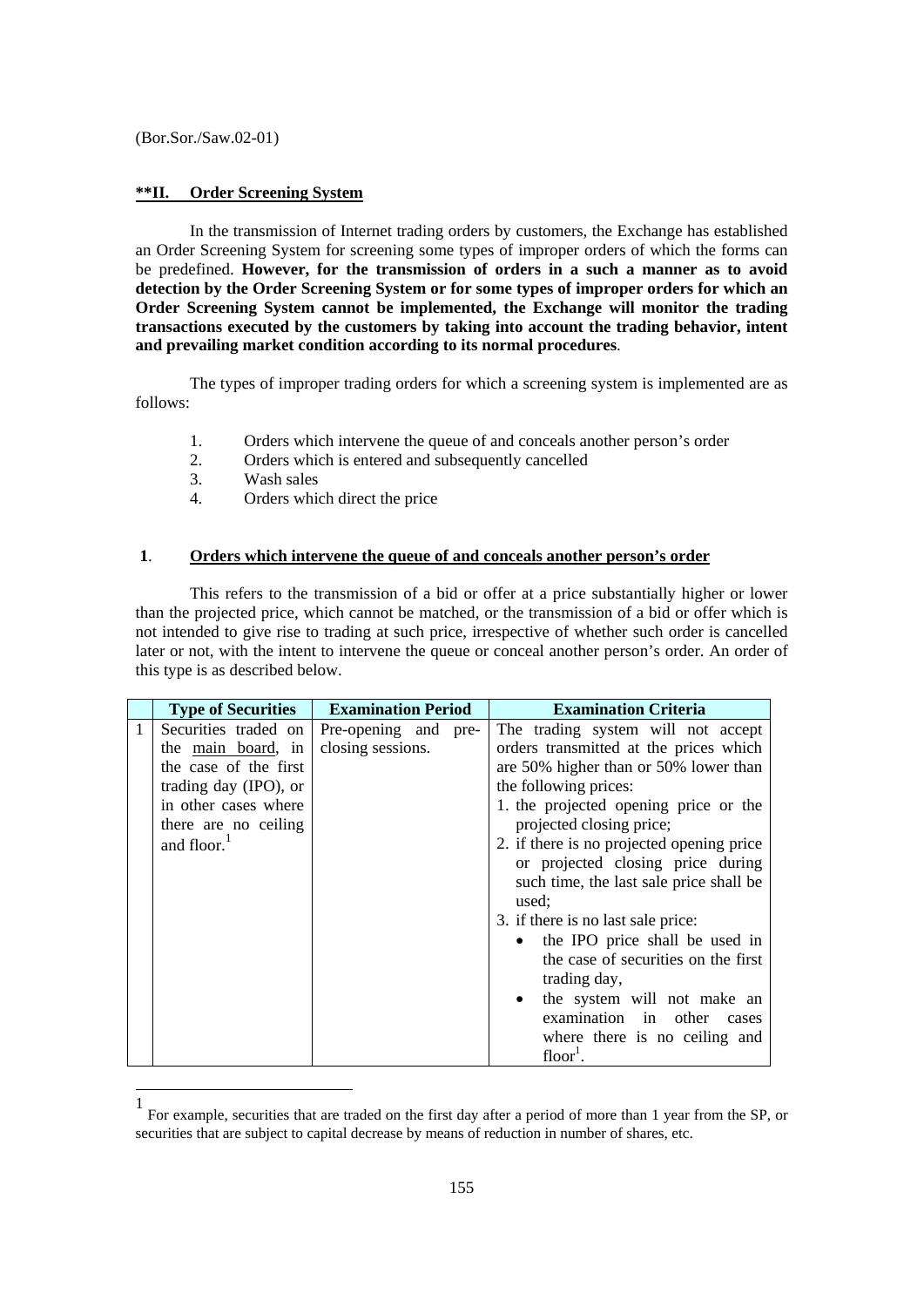|   | <b>Type of Securities</b>                                                                                                                                                                                                                                                                                     | <b>Examination Period</b>                 | <b>Examination Criteria</b>                                                                                                                                                                                                                                                                                                                                                                                                                                                                                                                                                                                                                                                                                                                                                                                 |
|---|---------------------------------------------------------------------------------------------------------------------------------------------------------------------------------------------------------------------------------------------------------------------------------------------------------------|-------------------------------------------|-------------------------------------------------------------------------------------------------------------------------------------------------------------------------------------------------------------------------------------------------------------------------------------------------------------------------------------------------------------------------------------------------------------------------------------------------------------------------------------------------------------------------------------------------------------------------------------------------------------------------------------------------------------------------------------------------------------------------------------------------------------------------------------------------------------|
|   |                                                                                                                                                                                                                                                                                                               |                                           |                                                                                                                                                                                                                                                                                                                                                                                                                                                                                                                                                                                                                                                                                                                                                                                                             |
| 2 | Securities traded on<br>the <u>foreign board</u> and<br>having characteristics<br>as follows:<br>- Being the first<br>trading day (IPO)<br>of such securities<br>on the main board.<br>- Other cases where<br>such securities that<br>are traded on the<br>main board have<br>no ceiling<br>and<br>$floor1$ . | Pre-opening and pre-<br>closing sessions. | The trading system will not accept<br>orders transmitted at prices which are<br>50% higher or 50% lower than the<br>following prices:<br>1. the projected opening price or the<br>projected closing price;<br>2. if there is no projected opening price<br>or projected closing price during<br>such time, the last sale price shall be<br>used:<br>3. if there is no last sale price during<br>such time, the last sale price of such<br>securities on the main board shall be<br>used:<br>4. if there is no last sale price of such<br>securities on the main board:<br>the IPO price shall be used in<br>$\bullet$<br>the case of securities on the first<br>trading day;<br>the system will not make an<br>$\bullet$<br>examination in<br>other<br>cases<br>where there is no ceiling and<br>$floor1$ . |

**Remarks**: The last sale price means the last executed price on a day on which orders are recorded, excluding the closing price on the previous business day (previous closing price).

#### **2. Orders which are entered and subsequently cancelled**

 This refers to the transmission of a bid or offer that is subsequently cancelled and resent at the equivalent volume, price, and approximate time, with no intent to actually execute the trading, but with the intent to mislead other persons by indicating that there is a substantial volume of demand for the buying or selling of such securities at any given time. When a partial matching occurs or even if there is no matching, such order will be cancelled immediately and resent within a short time, at the same or approximate volume as the transaction recently cancelled.

Examination period: During the opening session.

 Examination method: The system will not accept an order worth 3 million baht or more which is resent within 1 minute after the previous order is cancelled, if such later order is sent at the previous price and at a volume higher than or equivalent to 50% of the cancelled volume.

## **3. Wash Sales**

 This refers to the transmission of a bid or offer by the same customer at prices and volumes that can be matched in order to mislead the public about the trading price and volume of securities.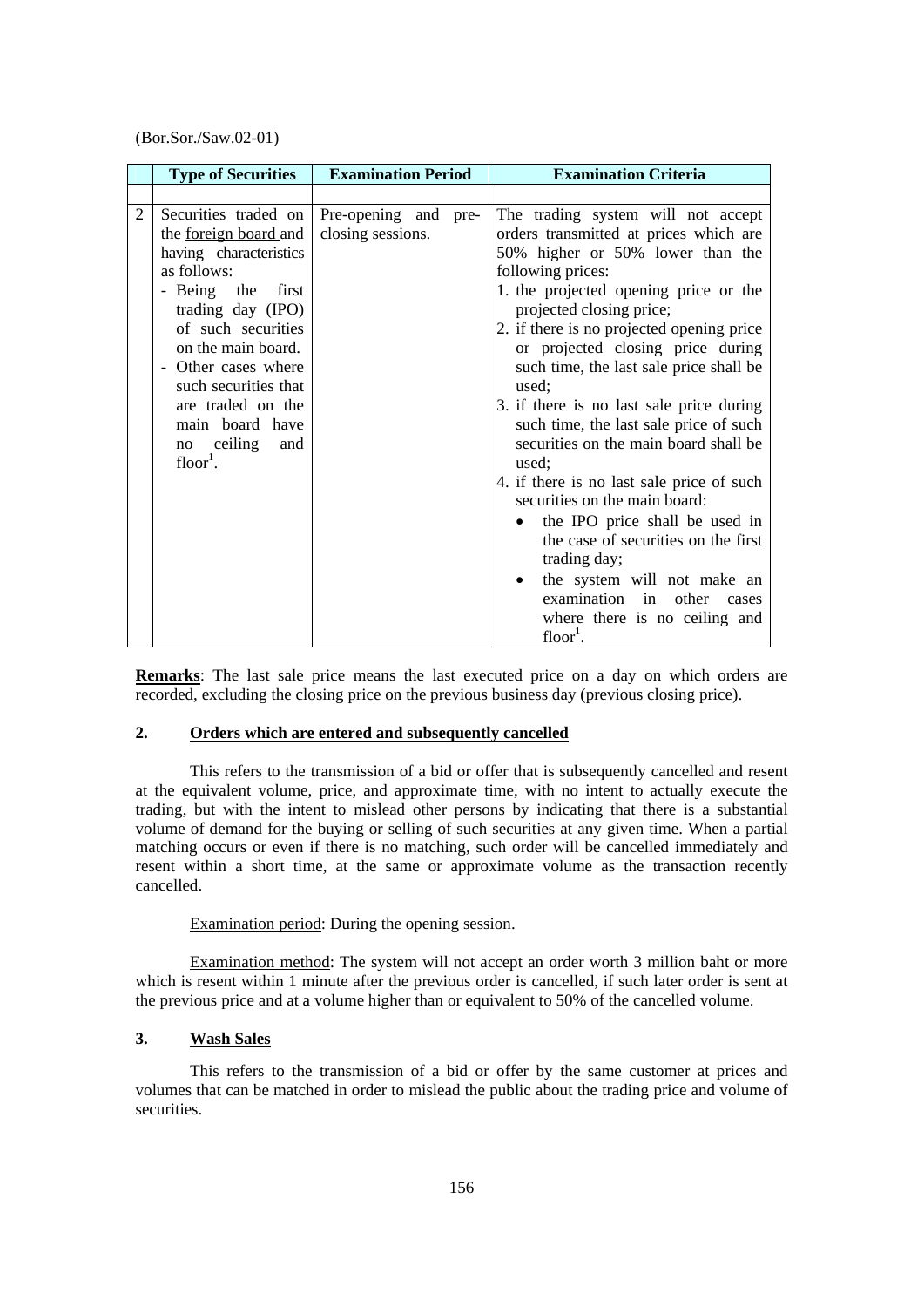|              | <b>Type of Orders</b>                                               | <b>Examination Period</b>                 | <b>Examination Criteria</b>                                                                                                                                                                                                                                                                                                                                                                                                                                                                                                                                                                                                                                                                                                                                                                                                                                                                                                                                                                                                                                                                                                                           |
|--------------|---------------------------------------------------------------------|-------------------------------------------|-------------------------------------------------------------------------------------------------------------------------------------------------------------------------------------------------------------------------------------------------------------------------------------------------------------------------------------------------------------------------------------------------------------------------------------------------------------------------------------------------------------------------------------------------------------------------------------------------------------------------------------------------------------------------------------------------------------------------------------------------------------------------------------------------------------------------------------------------------------------------------------------------------------------------------------------------------------------------------------------------------------------------------------------------------------------------------------------------------------------------------------------------------|
| $\mathbf{1}$ | <b>Limit Price Orders</b>                                           | All the time                              | The trading system will examine the<br>order transmitted by the same customer<br>and having characteristics as follows:<br>$\bullet$ bid price $\geq$ offer price: the system<br>will reject such bid order<br>if the<br>previous order is not yet matched;<br>• offer price $\leq$ bid price: the system<br>will reject such offer order if the<br>previous order is not yet matched                                                                                                                                                                                                                                                                                                                                                                                                                                                                                                                                                                                                                                                                                                                                                                 |
| 2            | Orders At the Open<br>(ATO) Price or<br>At the Close (ATC)<br>Price | Pre-opening and pre-<br>closing sessions. | The trading system will examine the<br>order transmitted by the same customer<br>and having characteristics as follows:<br>1. ATO or ATC order both buying and<br>selling sides<br>• the system will reject ATO/ATC order<br>if there is the previous opposite of<br>ATO/ATC order.<br>2. ATO or ATC order on one side and<br>Limit Price Order on another side<br>2.1 the following order is on the<br>buying side;<br>• Limit Order Price > Projected<br>Open/Close Price: the system<br>will reject the limit price bid<br>order if there is a previous<br>ATO/ATC offer order.<br>■ Limit Order Price $\leq$ Projected<br>Open/Close Price : the system<br>will reject the ATO/ATC bid<br>order if there is a previous limit<br>price offer order.<br>2.2 the following order is on the<br>selling side;<br>$\blacksquare$ Limit Order Price $\leq$ Projected<br>Open/Close Price: the system<br>will reject limit price offer order<br>if there is a previous ATO/ATC<br>bid order<br>■ Limit Order Price ≥ Projected<br>Open/Close Price: the system<br>will reject the ATO/ATC offer<br>order if there is a previous limit<br>price bid order. |
| 3            | Orders<br>the<br>at<br>Market Price (MP)                            | Opening session                           | • The trading system will reject an MP bid<br>order if the Best Offer at the first rank is                                                                                                                                                                                                                                                                                                                                                                                                                                                                                                                                                                                                                                                                                                                                                                                                                                                                                                                                                                                                                                                            |
|              |                                                                     |                                           | equivalent to a limit price offer order                                                                                                                                                                                                                                                                                                                                                                                                                                                                                                                                                                                                                                                                                                                                                                                                                                                                                                                                                                                                                                                                                                               |